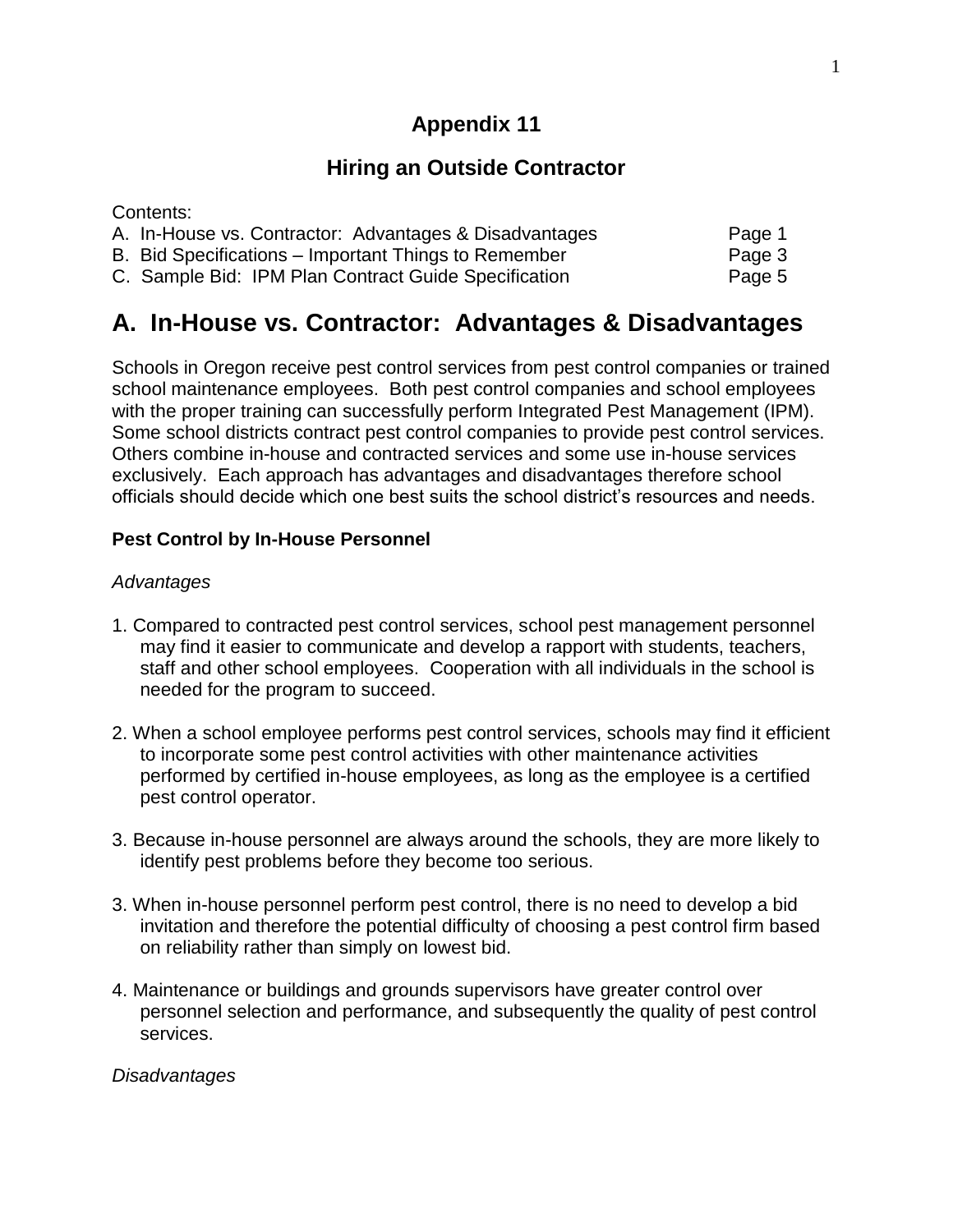- 1. There is need to find safe storage sites for pesticides and pest control equipment. The potential liability of the district in regard to pesticide use is probably higher in an in-house program.
- 2. If a re-entry time interval is needed which is greater than that listed on the label, overtime expenses could be incurred.
- 3. Certifying an employee to apply pesticides in a school will require time and a charge for the certification exam. In addition, all pesticide applicators will need to maintain ongoing certification by attending continuing education events.

## **Contracted Pest Control Services**

#### *Advantages*

- 1. Professional pest control personnel usually have a broader range of experience, ongoing training, and greater familiarity with the full range of treatment techniques and potentially expensive equipment available to safely and effectively control pests. By contracting with an outside pest control company, the School district eliminates or reduces the need to train and maintain pesticide applicator certification for employees, although schools are encouraged to have certified applicators who can better evaluate the quality of the work performed by the contractor.
- 2. Using contracted services can reduce potential liability of the school system with regard to the use and storage of pesticides. The need for locating a special storage site for pesticides is eliminated.
- 3. There are times when pest control activities must be performed after-hours or on weekends to meet reentry interval requirements. By hiring a contractor the school district avoids the need for overtime expenses.
- 4. Contracted pest control services can provide school administrators with the flexibility of using specialized and professional labor on an "as-needed" basis, as opposed to investing in the development of in-house capabilities that may not be used on a continuous basis.

#### *Disadvantages*

- 1. Communication between contracted individuals and school employees may not be as easily developed as in an in-house program.
- 2. School districts must develop a bid invitation for contracted services and choose a pest control firm based on IPM expertise and reliability rather than simply on lowest bid.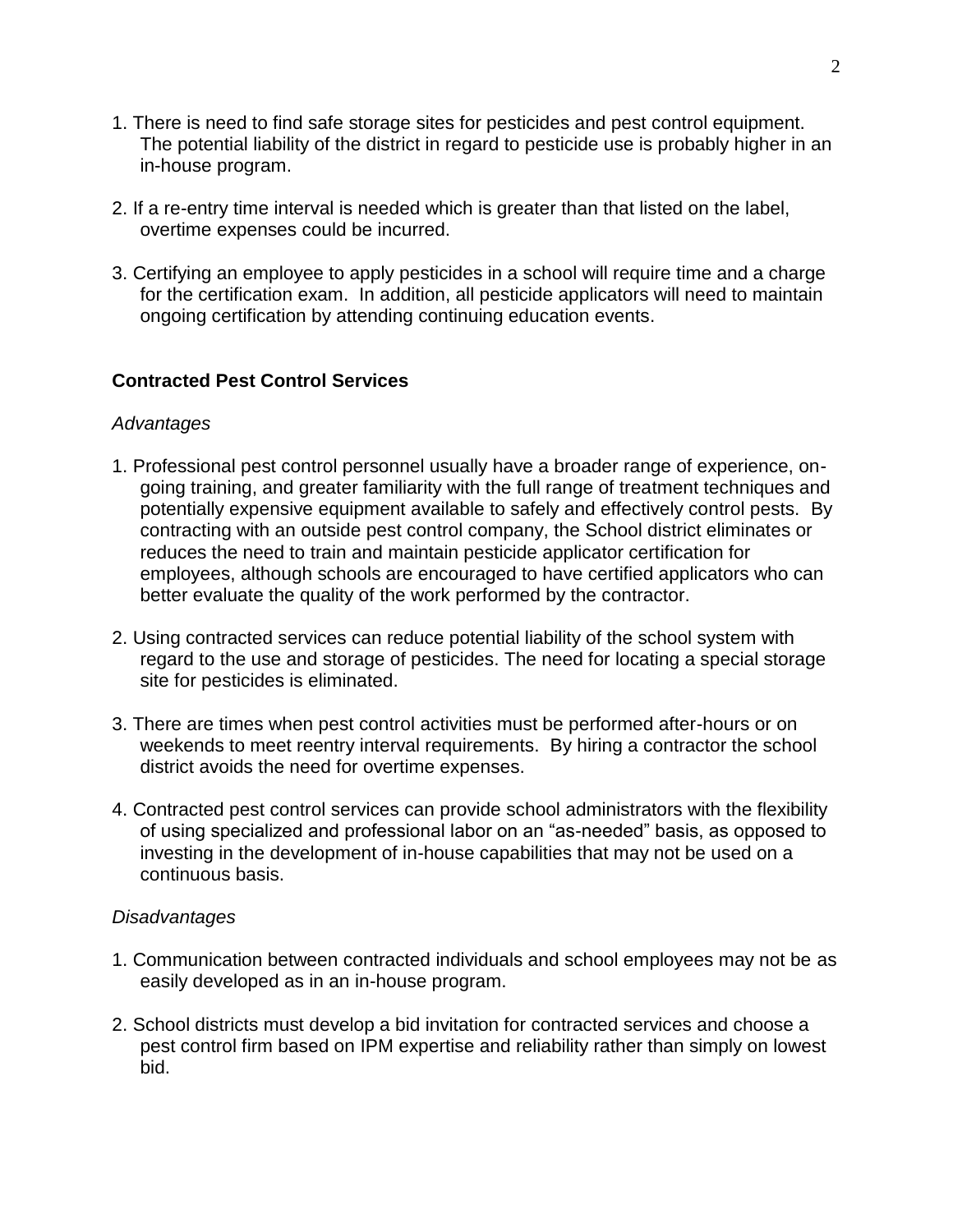# **B. Bid Specifications – Important Things to Remember**

## **What to Look for When Choosing and Evaluating an IPM Contractor**

- Is the contractor prevention-oriented or reactive-oriented?
- Is the contractor knowledgeable about the damage caused by each type of pest?
- Does the contractor inspect for pest-conducive conditions and monitor population levels at least monthly?
- Does the contractor use a flashlight during inspections?
- Does the contractor use monitoring traps for insects?
- Are the traps checked and changed according to IPM Plan schedule?
- Does the contractor explain ways to prevent further pest outbreaks?

## **Importance of Pest Management Bid Specifications**

Thorough, stringent bid specifications help reduce the problem of unrealistically low bids by firms that are unable or unwilling to provide the quality of work your school district should expect. The selection of a pest control company should not be based solely or primarily on lowest bid. Just as with other important purchases/contracts, the quality of the expected service is extremely important.

## **Essential Items in IPM Bid Specifications**

Some elements for IPM bid specifications are listed below:

- On-site inspections: Prospective bidders should conduct a thorough on-site inspection before submitting a bid. This allows potential bidders to view firsthand the facilities and pest problems, so bidders can make a realistic estimate of service needed and the time required for these services.
- IPM Plan: The bid should spell out exactly which sections of the district's IPM Plan will be carried out by the contractor, and how these will be coordinated and communicated with school staff.
- Minimum service times: The minimum amount of time that a pest control technician should take per scheduled visit can be defined by the school district in the bid. Bidders should understand that minimum service times are an expectation of the contract, and any failure of the contractor to meet these minimum service times should be grounds for cancellation of the contract by the school district.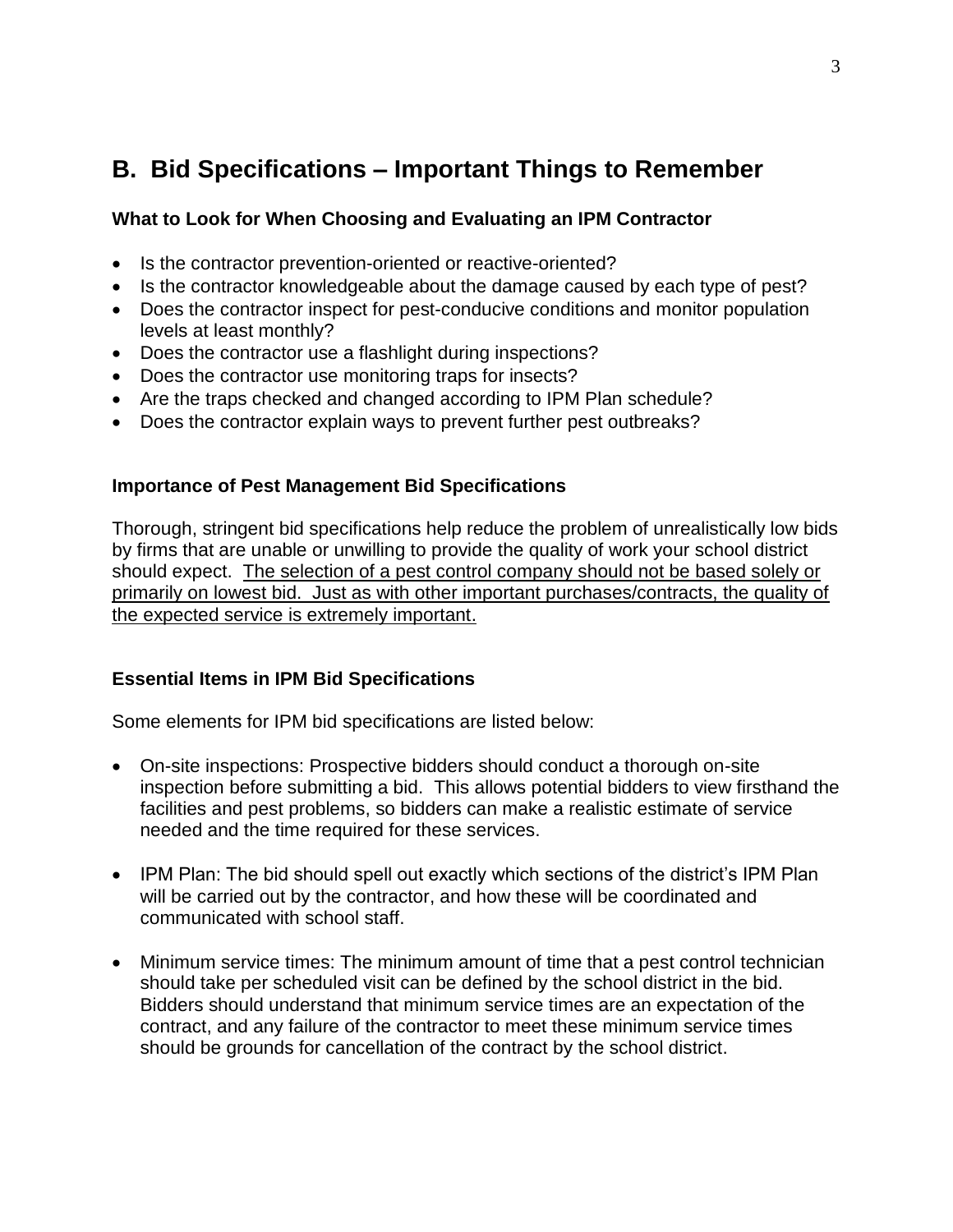- Monitoring tools: The contractor should use appropriate monitoring tools (flashlight, sticky insect monitoring traps, etc.) and procedures mentioned in the IPM Plan on a regular basis to find pest infestations and assess the need for corrective action.
- Approved Pesticides: Only products from the district's list of approved pesticides shall be used. Districts should receive from the bidder copies of labels and Material Safety Data Sheets (MSDS) for all pesticides to be used on the school district property.
- Reduced-risk formulations and methods: The use of baits, bait stations, and crackand-crevice or void treatments are the only approved treatments indoors. Aerosol, broadcast, spot, and baseboard treatments are prohibited except when a pest emergency as defined in the district's IPM Plan is declared. All applications must follow the requirements and protocols outlined in the Plan.

The above provisions and others are specified in the following set of model bid specifications. **These specifications are strongly recommended as a model for school districts attempting to implement an indoor IPM program.** School districts may want to incorporate some elements of the model contract into existing bid specifications; others may adopt the requirements in total, with additions as suggested by their IPM coordinator, purchasing officer or other business personnel. Many standard clauses are omitted from the following contract to save space. If there is a conflict between the model bid specifications and the school district's usual bid process, the district should defer to its regular bidding process.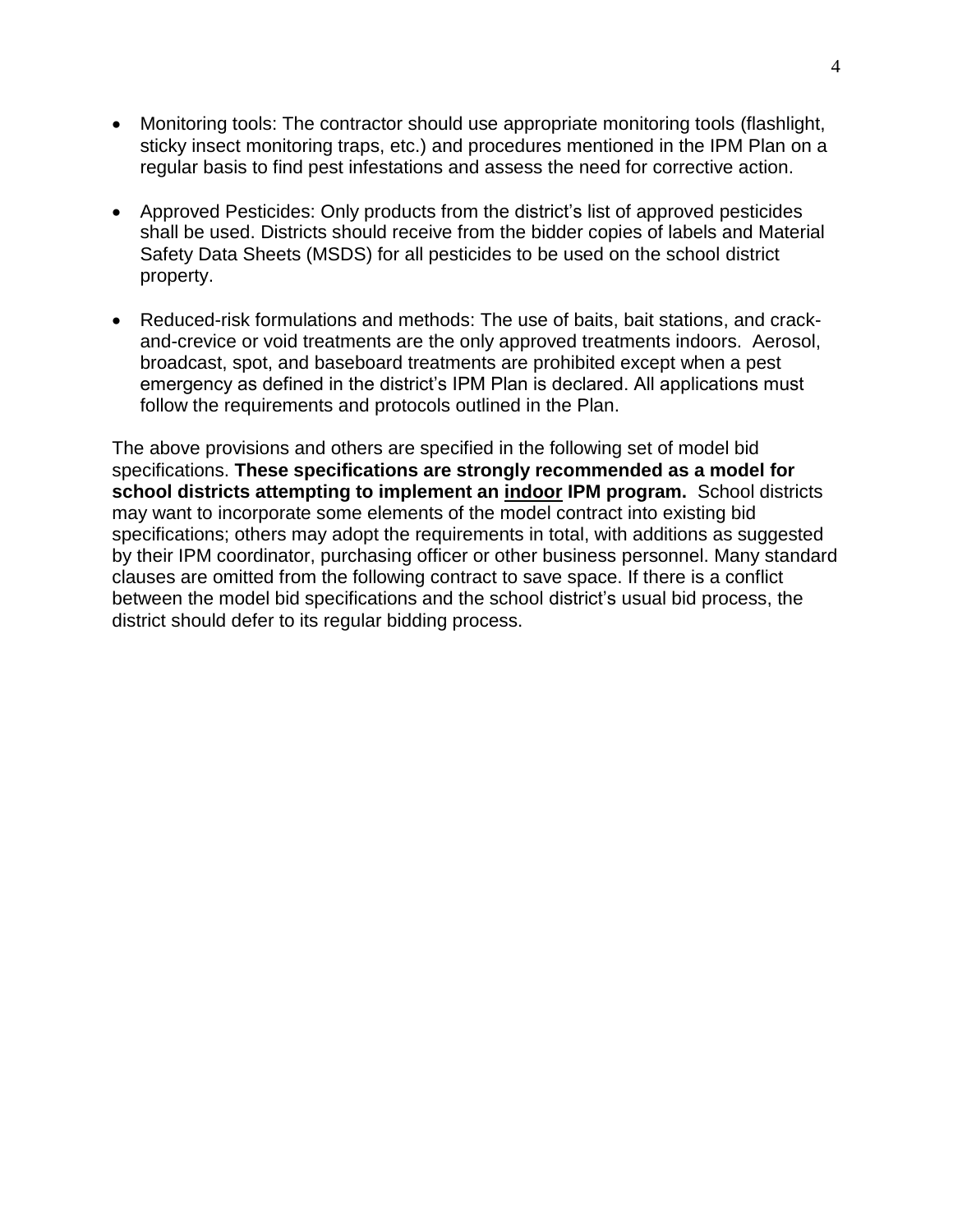# **C. Sample Bid: Integrated Pest Management Plan Contract Guide Specification**

# **1. GENERAL**

*Description of Program*: This specification is part of a comprehensive Integrated Pest Management (IPM) Plan for the premises listed herein. IPM is a process for achieving long-term, environmentally sound pest suppression and prevention through the use of a wide variety of technological and management practices (see District's IPM Plan at www.2cj.com. Control strategies in an IPM program include:

- Facility inspections to identify pest harborage and presence of conditions favorable to pests.
- Proper identification of pests and an understanding of pest biology and behavior.
- Structural and procedural changes to reduce food, water, harborage, and access used by pests.
- A preference for non-pesticide technologies such as trapping and monitoring devices.
- Use of low-risk pesticide compounds, formulations, and selection of application methods that present a reduced potential hazard to humans and the environment.
- Coordination among all facilities management programs that have a bearing on the pest control effort.

*Contractor Service Requirements:* The Contractor shall furnish all supervision, labor, materials, and equipment (excluding insect light traps, air curtains, and other major expense items unless requested by the contract administrator) necessary to accomplish the inspection, monitoring, trapping, pest management (including pesticide application if needed, but excluding sanitation and building maintenance), and pest removal components of the IPM Plan. The Contractor shall also provide detailed, site-specific recommendations for structural and procedural modifications to aid in pest prevention.

## **2. PESTS INCLUDED AND EXCLUDED**

PESTS INCLUDED: The Contractor shall adequately suppress the following pests: A. Indoor populations of commensal rodents, insects, arachnids, and other arthropods. For the purposes of this contract, commensal rodents include Norway rat, roof rat and house mouse. There may be an additional charge for the control of certain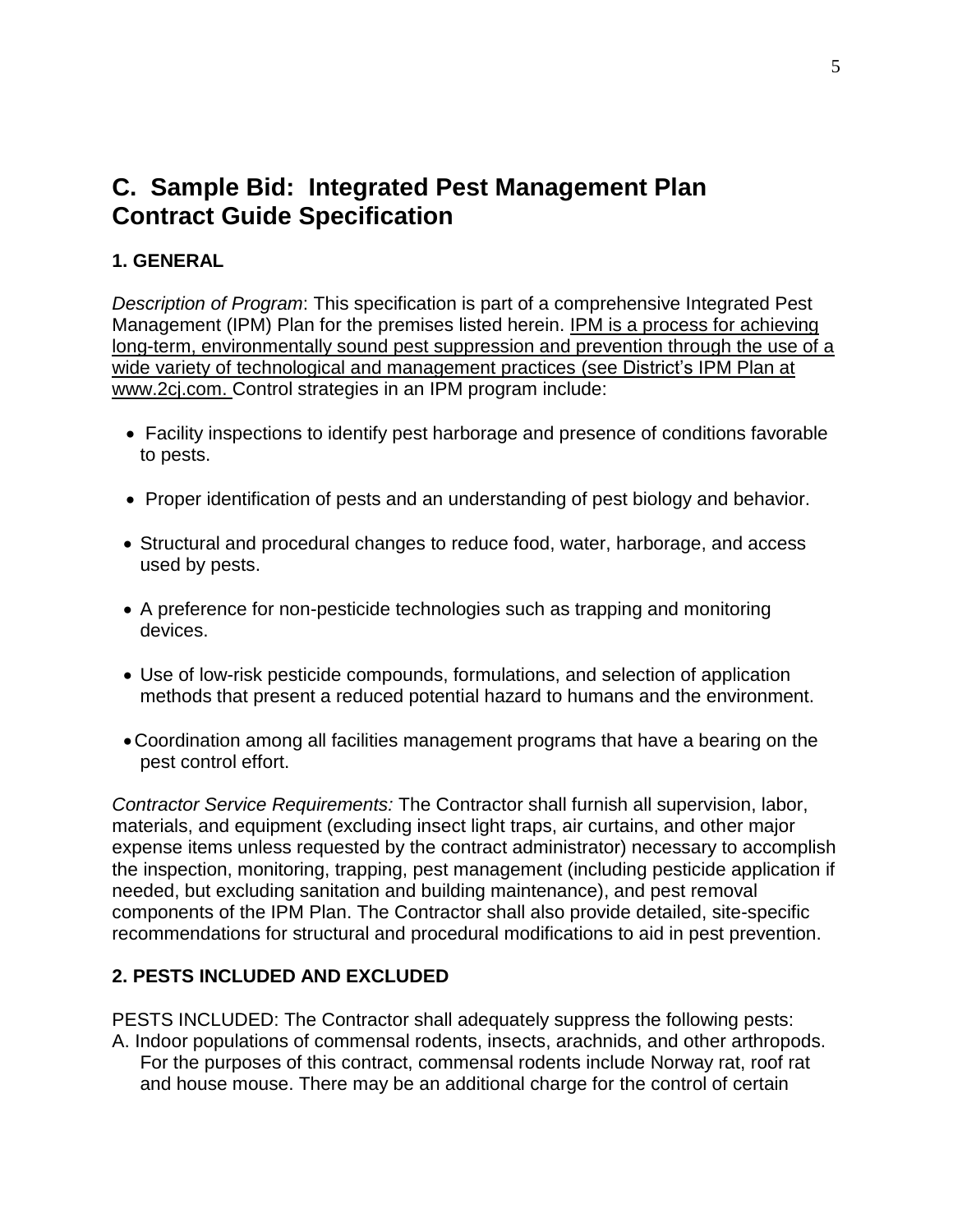species because of increased material and/or labor expenses such as bed bugs and other pests not specified in the contract.

- B. Outdoor populations of potentially indoor-infesting species that are within the property boundaries within 6 feet of the specified buildings.
- C. Nests of stinging insects within the property boundaries of the specified buildings.
- D. Individuals of all excluded pest populations that are incidental invaders inside the specified buildings.
- D. Populations (or individual animals) of vertebrates (other than commensal rodents), including birds and bats. For vertebrate pests, contractor should have a qualified person on staff to control them or recommend a qualified wildlife damage control agent.

PESTS EXCLUDED: The following pests are excluded from this contract:

- 1. Termites and other wood-destroying organisms.
- 2. Mosquitoes.
- 3. Pests that feed on outdoor vegetation

# **3. INITIAL BUILDING INSPECTIONS**

The Contractor shall complete a thorough, initial inspection of each building or site at least working days prior to the starting date of the contract. The purpose of the initial inspections is for the Contractor to evaluate the pest control needs of all locations and to identify problem areas and any equipment, structural features, and other conditions or management practices that are conducive or contributing to pest infestations. Access to building space shall be coordinated with the IPM Coordinator.

\**Contact information for each facility (with address and phone number) is attached.*

# **4. THE INTEGRATED PEST MANAGEMENT CONTRACT**

The Contractor shall submit to IPM Coordinator an Integrated Pest Management (IPM) Contract at least \_\_\_\_\_\_working days prior to the starting date of the contract. Upon receipt of the IPM Contract, the IPM Coordinator will render a decision regarding its acceptability within **Exercise 20** working days. If aspects of the IPM Contract are incomplete or disapproved, the Contractor shall have working days to submit revisions. The Contractor shall be on-site to perform the initial service visit for each building within the first working days of the contract.

The IPM Contract shall consist of five (5) parts as follows:

A*. Proposed Methods for Pest Identification, Monitoring and Detection:* The Contractor shall provide information on procedures to be used to identify pests, as well as describe methods and procedures to be used for identifying sites of pest harborage and access, for making objective assessments of pest population levels, and for determining the need to implement specific control measures throughout the term of the contract.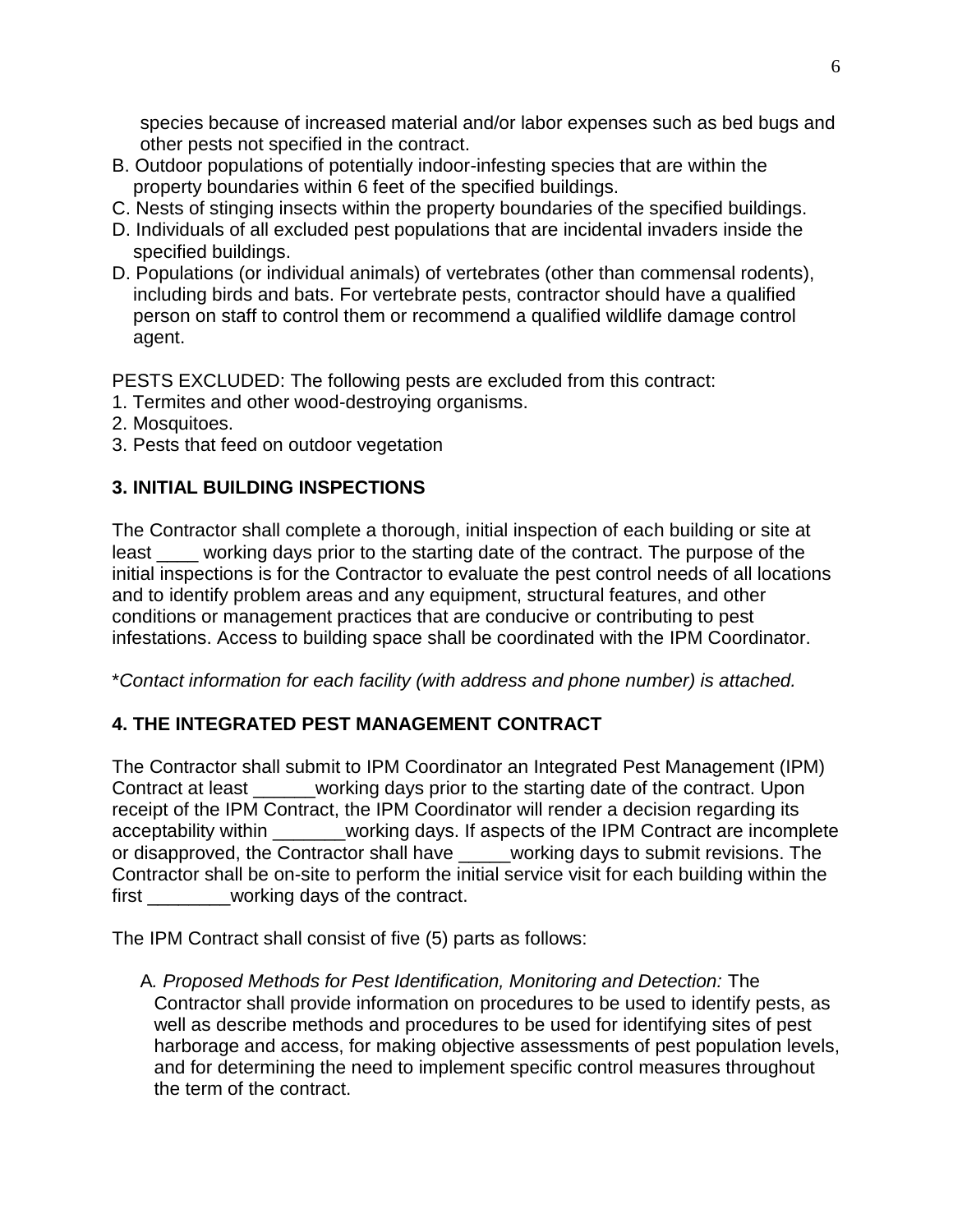- B*. Description of any Structural or Operational Changes That Would Facilitate the Pest Control Effort:* The Contractor shall describe site-specific solutions for observed sources of pest food, water, harborage, access or other conditions conducive to pest problems.
- C*. Proposed Materials and Equipment for Service:* The Contractor shall provide the following information:
- 1. A list of all pesticide products to be used. These must be on the school district's approved list of low-impact pesticides. They shall include each product's brand name, common name of the active ingredient.
- 2. A list of the brand names of pesticide application equipment, rodent bait boxes, insect and rodent trapping devices, pest monitoring devices, pest detection equipment, and any other pest control devices or equipment that may be used to provide service.
- 3. The current label (and labeling) and Material Safety Data Sheet (MSDS) for each pesticide product on the list referenced in C1.
- D*. Commercial Pesticide Applicator Documentation:* The Contractor shall provide the following documents
- 1. The phone number for the currently designated state poison control center.
- 2. The names and phone numbers of at least two individuals who are designated as the primary and secondary 24-hour contacts for information concerning any aspects of the pest control service being provided.
- 3. A photocopy of the valid Oregon Pesticide Applicator License(s) under which all pest control is to be performed.
- 4. A photocopy of the Contractor's valid Certificate of Insurance.
- 5. A list of all Contractor employees who will be performing on-site service under this contract; this list shall include the employee's name and a statement of whether the employee is a licensed pesticide applicator or trainee.
- E*. Commercial Pesticide Applicator Documentation:* The Contractor shall be responsible for carrying out work according to the approved Pest Control Plan. The Contractor shall receive the concurrence of the IPM Coordinator prior to implementing any subsequent changes to the approved Pest Control Plan, including changes in on-site service personnel and any additional or replacement pesticides.

## **5. RECORD KEEPING**

The Contractor shall be responsible for maintaining a pest management logbook for each building or site specified in this contract. These logbooks shall be kept on-site and accessible to all site staff and the IPM Coordinator. The Contractor shall maintain or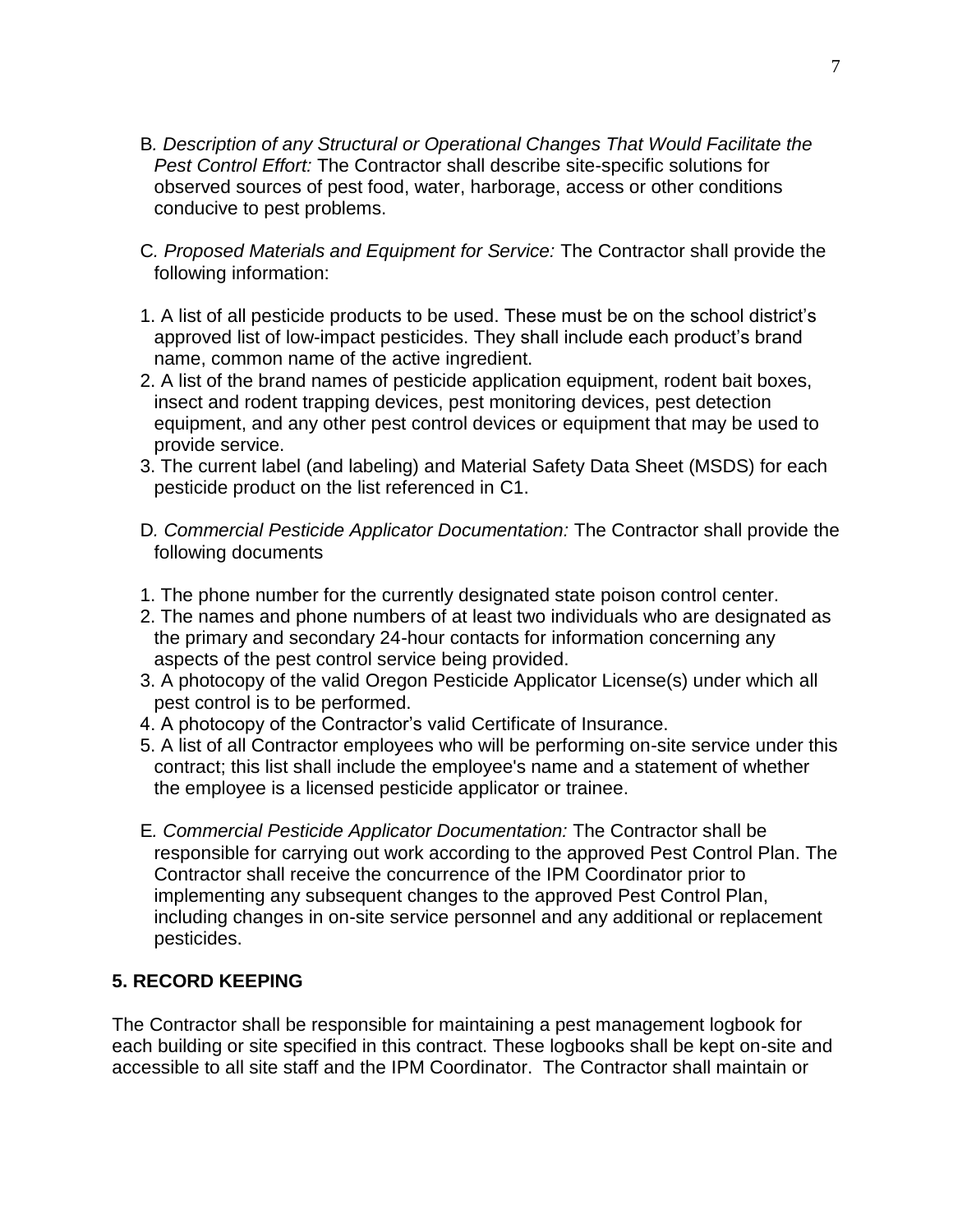update the contents of these logbooks on each visit. Each logbook shall contain at least the following items:

- A. *Integrated Pest Management Contract*: A complete copy of the Contractor's approved IPM Contract.
- B. *Pest Log*: A school-district-approved form that permits school personnel to record the location any pest sightings and Contractors any action taken. The IPM Coordinator will review and approve the design of this form prior to its distribution and use at the facilities. The IPM Coordinator will be responsible for informing and educating all site staff about methods for reporting pest observations in the log.
- C. *Contractor's Service Report*: The Contractor shall document site-specific pest findings and subsequent control measures performed during the service visit. A separate form is not required if the Pest Log is designed to incorporate this information.

## **6. THE MANNER AND TIME TO CONDUCT PEST MANAGEMENT ACTIVITIES**

- A*. Time Frame of Service Visits*: The Contractor will negotiate with IPM Coordinator regarding time frame of service visits. It is imperative that the Contractor interacts with school staff during regular school hours to get a better understanding of the local situation and educate staff when necessary. It is also important that the Contractor conduct those pest management activities that may cause class disruption after school hours. All contractor employees shall adhere to all policies for notifying local personnel that the employee is onsite and working in the building. When it is necessary to perform work outside of the regularly scheduled service time set forth in the IPM Plan, the Contractor shall notify the IPM Coordinator at least \_\_\_\_day in advance except when the IPM Coordinator requests emergency service as described in Section 7 of this contract. The IPM Coordinator shall approve such changes before any work is done.
- B. *Safety and Health:* The Contractor shall observe all applicable safety precautions throughout the performance of this contract. All work shall be in strict accordance with all applicable Federal, state, and local safety and health requirements, as well as specific pest control product label instructions. Where there is a conflict between applicable regulations, the most stringent will apply.
- C. *Compliance:* The Contractor shall assume full responsibility and liability for compliance with all applicable regulations pertaining to the health and safety of personnel during the execution of work. The contractor's liability insurance must be enforced throughout the term of this contract.
- D. *Special Entrance*: Certain areas within some buildings may require special instructions for persons entering them. Any restrictions associated with these special areas will be explained by the IPM Coordinator. The Contractor shall adhere to these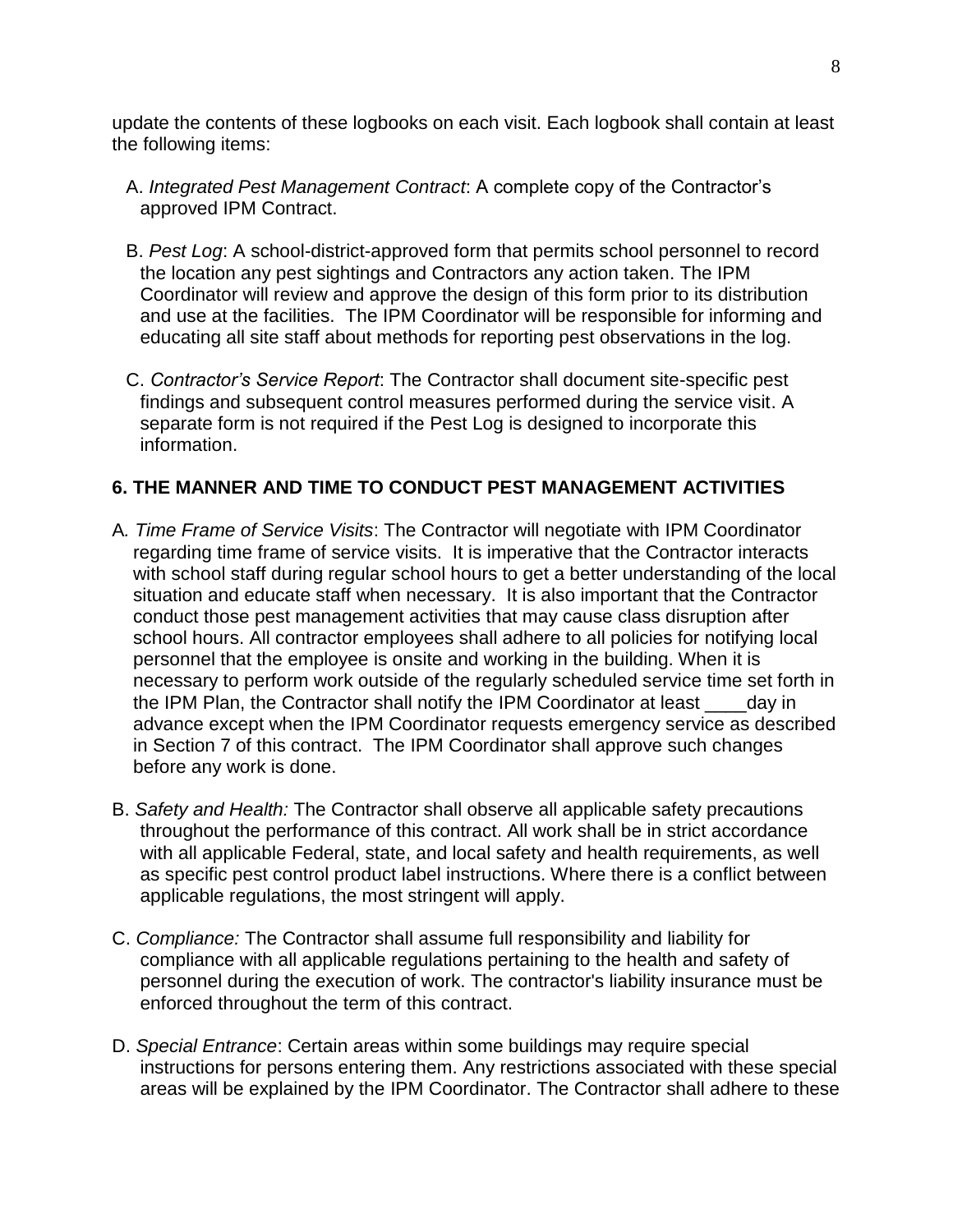restrictions and incorporate them into the IPM Contract.

- E. *Uniforms and Protective Clothing:* All Contractor personnel working in or around buildings specified in this contract shall wear distinctive uniform clothing and a photo ID badge. The Contractor shall determine the need for and provide any personal protective items required for the safe performance of work. Protective clothing, equipment, and devices shall, as a minimum, conform to U.S. Occupational Safety and Health Administration (OSHA) standards and to any specific label requirements for the products being used.
- F*. Vehicles*: Vehicles used by the Contractor shall be identified in accordance with state and local regulations. While on-site, all service vehicles shall be secured to prevent unauthorized access to chemicals and equipment. Service vehicles shall be equipped with appropriate pesticide spill control equipment in accordance with state and federal regulations. All pesticides on contractor vehicles shall remain locked or remain inaccessible while vehicles are unattended.

# **7. SPECIAL REQUESTS AND EMERGENCY SERVICE**

On occasion, the IPM Coordinator may request that the Contractor perform corrective, special, or emergency services that are beyond routine service requests. The Contractor if possible shall respond to these exceptional circumstances and complete the necessary work within a timeframe approved by the IPM Coordinator, which will minimize disruption of the daily activities of the building.

## **8. CONTRACTOR PERSONNEL**

Throughout the term of this contract, all Contractor personnel providing on-site applications must have a commercial applicators license in accordance with SB 637. They must also have specific IPM training. In addition, the contractor shall run criminal background checks and not allow any individual with a felony within the last 5 years to service the property.

## **9. INSECT CONTROL**

The priority for insect control will be the use of non-pesticide methods. The Contractor shall use non-pesticide methods of control wherever possible. For example:

- Portable vacuums rather than pesticide sprays shall be the standard method for initial cleanouts of cockroach infestations and the control of spiders and other miscellaneous pests.
- Trapping devices, such as light traps, shall be the standard method for indoor fly control. The Contractor will make recommendations to the IPM Coordinator regarding the purchase and installation of such traps.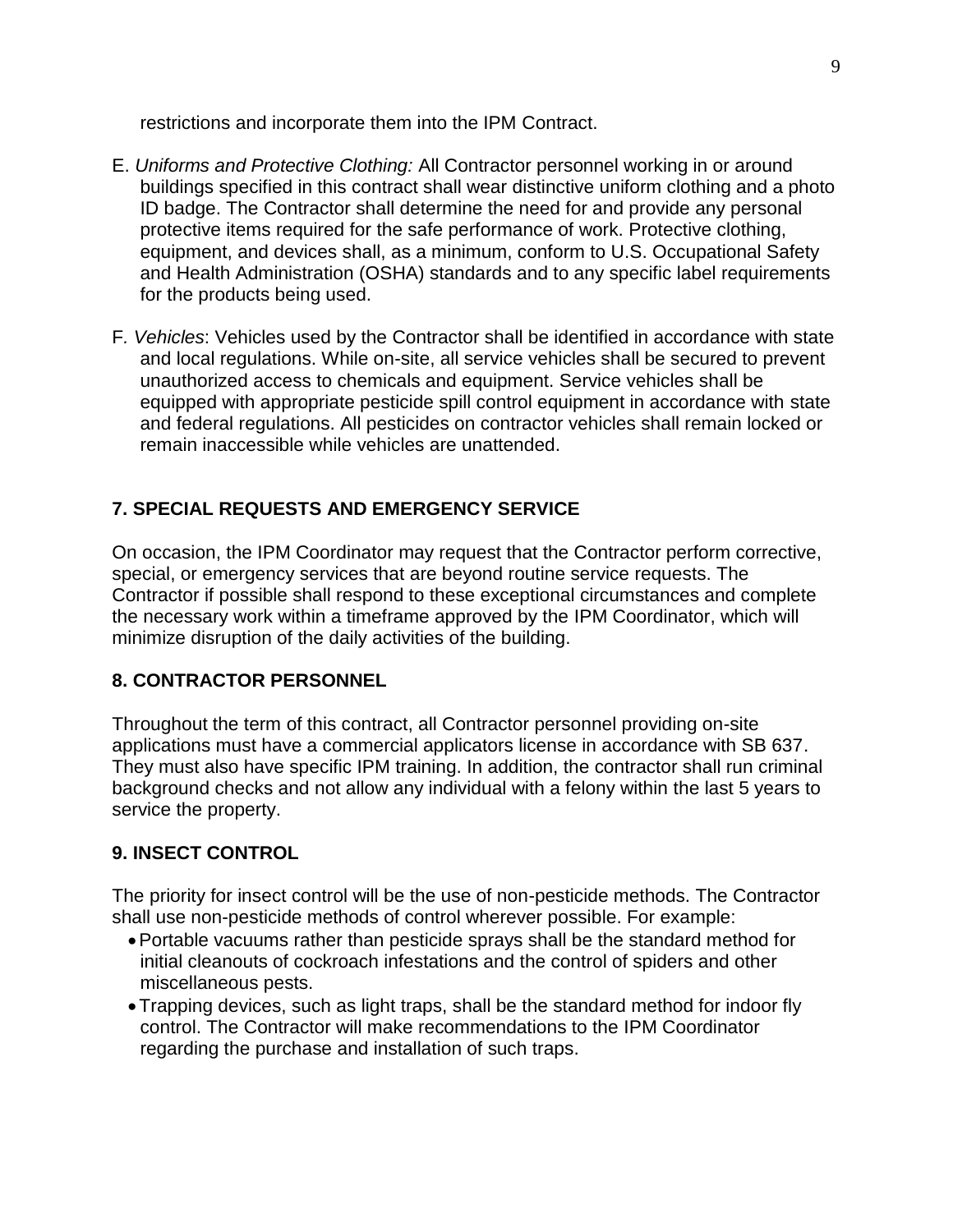Pesticides can only be used after following the protocols of the district's IPM Plan. When pesticides are used, the Contractor shall use pesticides on the district's approved list of low-impact pesticides and employ reduced-risk methods of application.

- A. *Monitoring*: Monitoring devices (Sticky traps, light traps, etc) shall be used to guide decisions on appropriate pest control measures and subsequently to evaluate the effectiveness of these measures.
- B. *Insecticide Bait Formulations*: Non-volatile bait formulations shall be the first choice for cockroach and ant control. If possible, baits shall be applied or placed in areas that cannot be accessed by children or building occupants.
- C. *Application of Insecticides to Cracks and Crevices*: As a general rule, the Contractor shall apply liquid/dry insecticide formulations as "crack and crevice" treatments only, defined in this contract as treatments in which the formulated insecticide is applied to hidden or protected areas that are used as harborage sites by pests.
- D. *Application of Insecticides to Exposed Surfaces*: Application of insecticides to exposed surfaces shall be restricted to a pest emergency as defined in the district's IPM Plan where no alternative effective measures are practical. The Contractor shall obtain approval of IPM Coordinator prior to any application of insecticide to an exposed surface or any space spray treatment. No surface application or space spray shall be made while the treatment site is occupied. The Contractor shall take all necessary precautions to ensure occupant and employee safety, and all necessary steps to ensure the containment of the pesticide to the site of application.
- E. *Space sprays*: Application of pesticides as space sprays ("fogging") are strictly prohibited, except when a pest emergency as defined in the district's IPM Plan is declared. The application must follow the same restrictions outlined for surface sprays. Space sprays must be timed to allow the specific treatment site to remain unoccupied for a minimum of 24 hours. The Contractor shall be responsible for ventilating the treatment site in accordance with instructions on the product label before school personnel reenter the site. The IPM Coordinator will assist the Contractor to secure the treatment site to prevent any unauthorized reentry to the area prior to ventilation or before any re-entry period specified on the product label, and to arrange for appropriate cleaning of exposed surfaces by custodial employees before the site is free for general use.

## **10. RODENT CONTROL**

A. *Indoors trapping*: As a general rule, rodent control inside buildings shall be accomplished with trapping devices only. All such devices shall be placed so as to conceal them from general view, make them inaccessible to building occupants,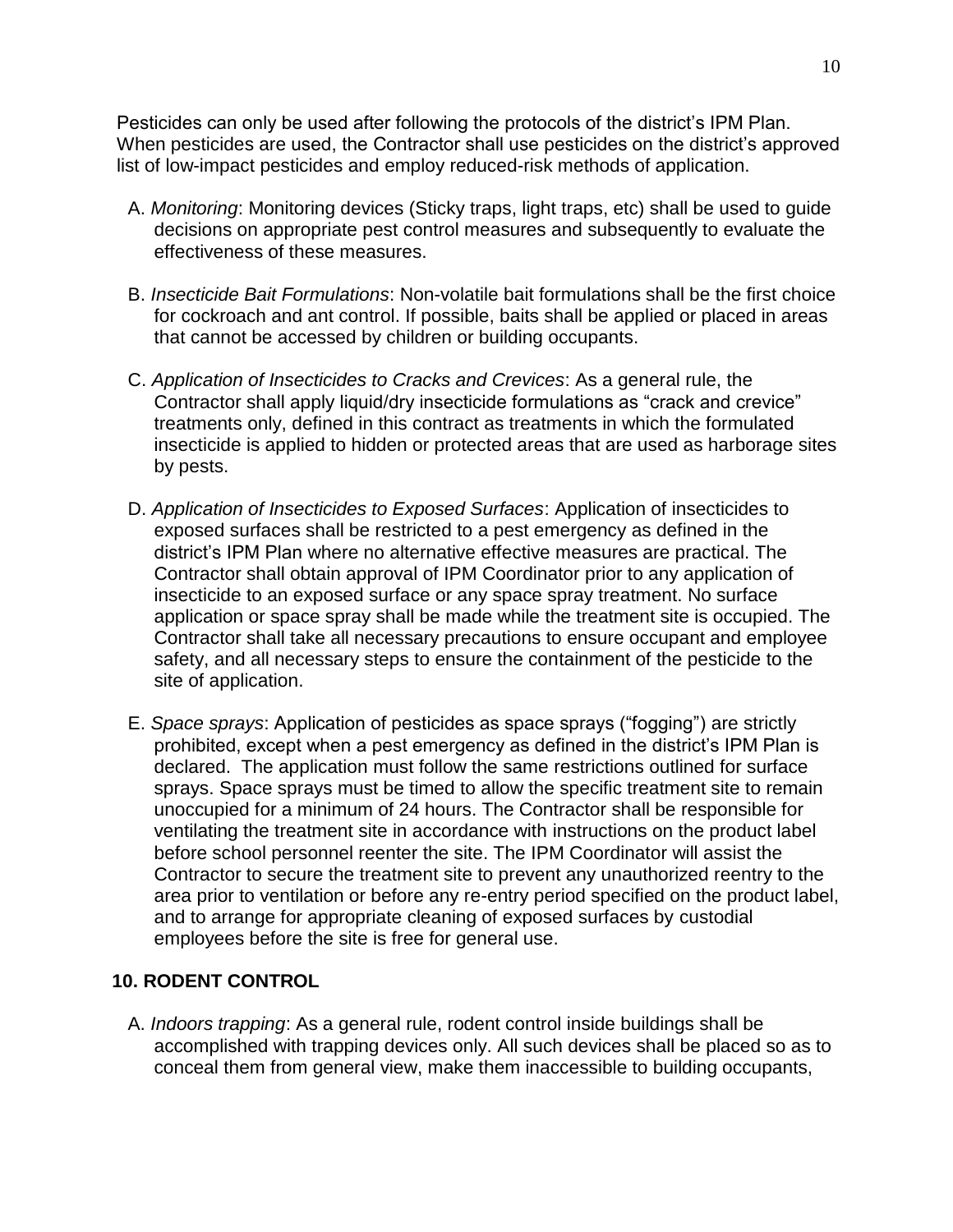and to protect them from any adverse effects of routine cleaning and other operations.

- B. *Trapping devices* shall be checked on a schedule approved by the IPM Coordinator. The Contractor shall be responsible for disposing of all trapped rodents and all rodent carcasses in an appropriate manner.
- C. *Use of Rodenticides*: In exceptional circumstances, when rodenticides are deemed essential for adequate rodent control inside buildings, the Contractor shall obtain approval of the IPM Coordinator prior to making any interior rodenticide treatment. ONLY block (paraffin-based or other types) rodenticides shall be used. Pellet/pack bait formulations and packaging shall not be used in/around school buildings. All bait shall be placed in EPA-approved tamper-resistant bait boxes that can be secured to a surface.
- D. *Use of Bait stations*: All bait stations shall be maintained in accordance with EPA and regulations, with an emphasis on the safety of non-target organisms. The Contractor shall adhere to the following five (5) points:
	- 1. All bait stations shall be placed out of the general view, in locations where they will not be disturbed by routine operations.
	- 2. The lids of all bait stations shall be securely locked or fastened shut.
	- 3. All bait boxes shall be securely attached or anchored to floor, ground, wall, or other immovable surface, so that the station cannot be picked up or moved by unauthorized personnel.
	- 4. Bait shall always be secured in the feeding chamber of the station and never placed in the runway or entryways of the stations where it could be removed or dislodged.
	- 5. All bait stations shall be labeled with the Contractor's business name and address, and dated by the Contractor's technician at the time of installation and each servicing.
- E. *The locations of all trapping devices and baiting stations* will be recorded in the site's Pest Log. The Contractor shall record all changes/additions to this information before leaving the site during that service visit. The Contractor will provide the IPM Coordinator with a key and instructions for opening bait stations in the event of an emergency.

## **11. USE OF PESTICIDES**

The contractor shall be responsible for application of pesticides according to the label and all additional labeling. All pesticides used by the Contractor must be registered with the U.S. Environmental Protection Agency (EPA) and the Oregon Department of Agriculture. Transport, handling, and use of all pesticides shall be in strict accordance with the manufacturer's label instructions and all applicable Federal, state, and local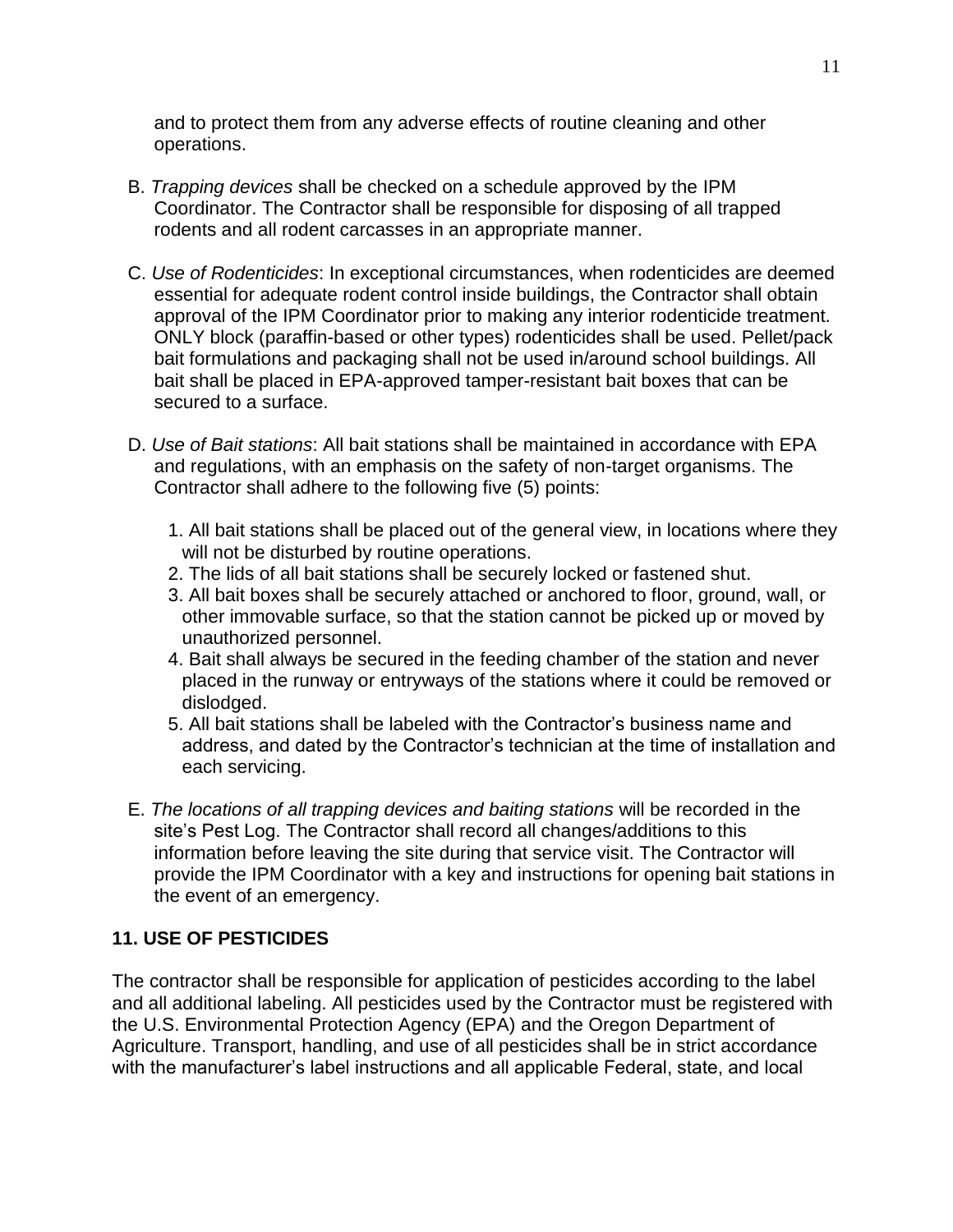laws and regulations. The Contractor shall adhere to the following rules for pesticide use:

- A. *Minimization of Risk*: Where pesticide use is necessary, the Contractor shall emphasize "reduced risk measures", i.e., the Contractor shall employ materials, quantities and application methods that minimize the risk or hazard of exposure to the applicator, building occupants, and the environment in general. The Contractor shall not give any pesticides to any site personnel for application to the site.
- B. *Selection of pesticide products*: Only products from the district's approved list of low-impact pesticides shall be used.
- C. *Approved Products*: The Contractor shall not apply any pesticide product that has not been included in the IPM Contract or has not been approved in writing by the maintenance/ facilities director or other designated personnel. Any additions to the list of approved pesticides must be submitted to the maintenance/ facilities director five (5) working days prior to the proposed date of use. The maintenance/ facilities director shall render a decision on the proposed addition within three (3) working days. Prior to the use of any new approved pesticide products, the Contractor shall provide product labels, labeling and MSDS in the logbooks of each site where the products are to be used.
- D. *Pesticide Storage*: The Contractor shall not store any pesticide product in the buildings specified in this contract.
- E. *Application by Need*: Routine pesticide applications will not be employed. Application of pesticides to any interior or exterior area shall be based on visual inspection or monitoring devices indicating the presence of pests in that specific area and the need to apply a pesticide, as specified in the district's IPM Plan.
- F. *Approved Applicators*: Only Contractor employees shall apply pesticides under the terms of this contract. The Contractor shall not provide pesticide products to noncertified school employees for their use in/around the building and property.

## **12. VERTEBRATE PEST CONTROL (OTHER THAN COMMENSAL RODENTS) The following terms of the contract apply only if the Contractor has agreed to be responsible for vertebrate pest control.**

A. *General Vertebrate Pests*: The Contractor shall be responsible for the control of miscellaneous vertebrates, including snakes, raccoons, skunks. Where state, county or local regulations require the issuance of a wildlife depredation permit for the taking of such vertebrates, the contractor shall arrange for such permits. Subsequent to the issuance of the depredation permit, the Contractor shall take or arrange with a state-licensed trapper to take such vertebrates in accordance with all state and local wildlife regulations. If the trapper is not an employee of the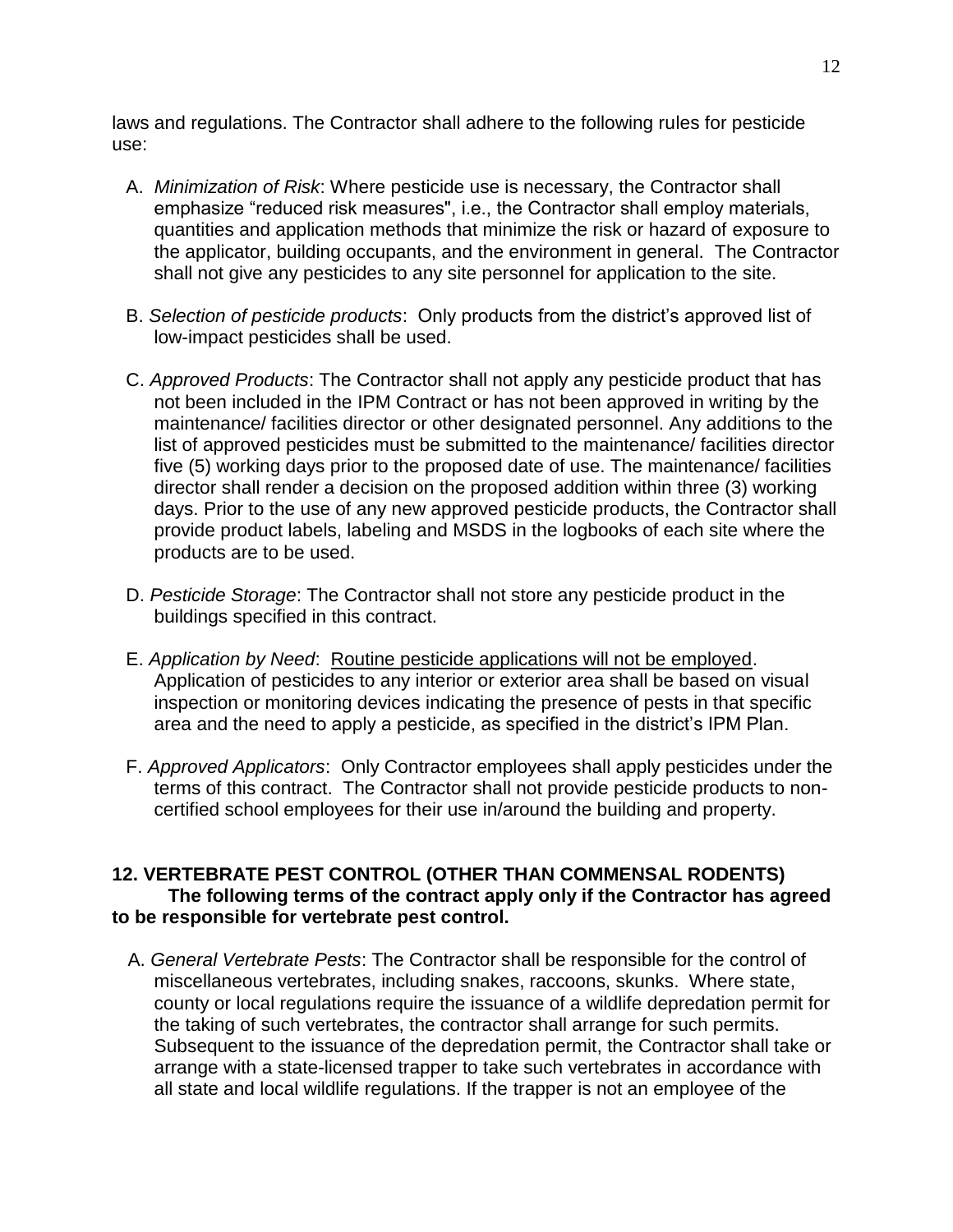contractor, then the Contractor shall inform the IPM Coordinator in advance the name of any trapper to be used for such work. The cost for these services will be negotiated with the contractor separately from this contract.

B. *Bat and Bird Populations*: Situations that require more extensive exclusion methods, such as the repairs to exclude bats from established roosting sites within buildings, or the installation of mesh, pointed wire or other devices to exclude birds from roosting will be negotiated with the Contractor separate from this contract. The proper removal/cleanup of animal feces ("guano") may be included as part of the terms of a separate specific contract.

# **13. STRUCTURAL MODIFICATIONS AND RECOMMENDATIONS**

Throughout the term of this contract, the Contractor shall be responsible for advising the IPM Coordinator about any structural, sanitary, or procedural modifications that would reduce pest food, water, harborage, or access. The Contractor will not be held responsible for carrying out structural modifications as part of the pest control effort, unless both parties agree upon such modifications. Minor applications of silicone sealant and other sealing materials by the Contractor to eliminate pest harborage or access may be approved by IPM Coordinator on a case-by-case basis. The Contractor shall obtain the approval of the IPM Coordinator prior to any application of sealing material or other structural modification.

# **14. PROGRAM EVALUATION**

The IPM Coordinator will continually evaluate the progress of this contract in terms of effectiveness and safety, and will require such changes as are necessary. The Contractor shall take prompt action to correct all identified deficiencies.

## **15. QUALITY CONTROL PROGRAM**

The Contractor shall establish a complete quality control program to assure the requirements of the contract are provided as specified. Within \_\_\_\_\_\_ working days prior to the starting date of the contract, the Contractor shall submit a copy of his program to the Contracting Officer.

The program shall include at least the following items:

A. *Inspection System*: The Contractor's quality control inspection system shall cover all the services stated in this contract. The purpose of the system is to detect and correct deficiencies in the quality of services before the level of performance becomes unacceptable and/or the IPM Coordinator identifies the deficiencies. For the duration of this contract, the contractor shall carry out such inspections on a quarterly basis.